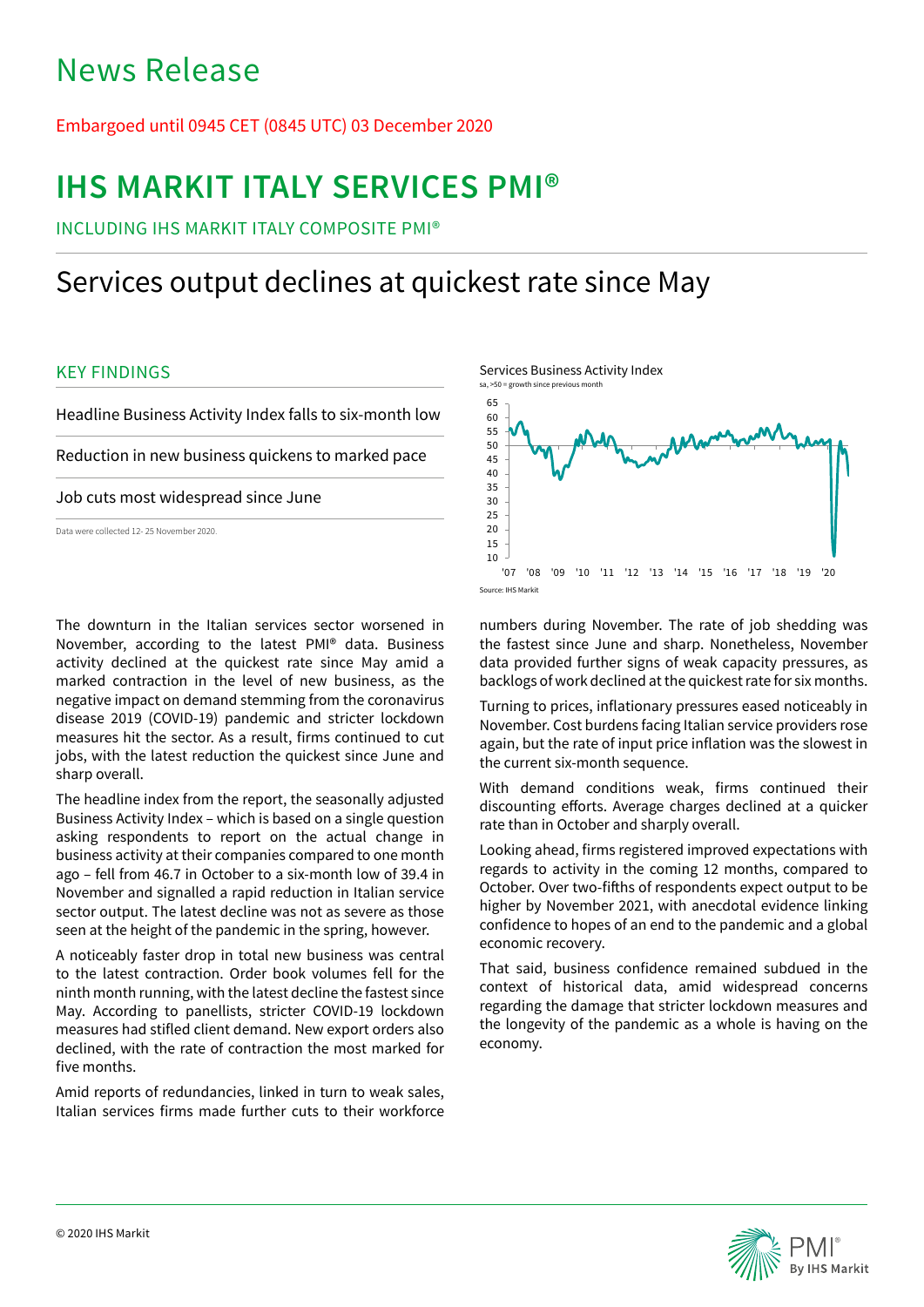## IHS MARKIT ITALY COMPOSITE PMI®

## Output falls at quickest rate since May



Sources: IHS Markit, ISTAT.

The Composite Output Index\* fell from 49.2 in October to 42.7 in November to signal the fastest reduction in Italian private sector output since May. At the sector level, services firms recorded a marked drop of activity which outweighed a mild uptick in factory production.

Central to the decline was a noticeably quicker drop in new orders during November. The latest reduction in order book volumes was the fastest for six months and marked. The contraction was broad-based at the sector level, although service providers saw a much quicker rate of decline.

Subsequently, Italian private sector companies made further job cuts in November, with the rate of reduction the quickest since July and sharp. Nonetheless, the level of outstanding business fell again, with backlog depletion the sharpest for six months.

Meanwhile, cost burdens rose further, although the rate of input price inflation eased slightly from October. Private sector firms continued to discount their average charges, however. The rate of deflation was unchanged on the month and solid overall.

Finally, the year ahead outlook for activity picked up in November, although the level of positive sentiment remained subdued in the context of historical data.

## **COMMENT**

Commenting on the PMI data, Lewis Cooper, Economist at IHS Markit said:

*"The Italian services sector remained mired in a downturn during November. Services output declined at the fastest pace since May amid a marked drop in new business, as stricter COVID-19 related measures took their toll on client demand.*

*"Subsequently, job cuts continued into November and were the most widespread since June, with the latest round of job shedding attributed to the pandemic.*

*"The service segment continued to drag on overall private sector performance, as the marked drop in activity outweighed a mild uptick in manufacturing production. As a result, private sector output fell at the sharpest rate for six months.* 

*"The latest data will not come as much of a surprise, however, due to the imposition of more stringent lockdown measures, which tend to have a greater impact on service providers. Once restrictions are loosened, client demand can be revived again; indeed,*  firms remain confident that output will rise over the *next year, with positive news regarding a vaccine and hopes of an economic rebound at the forefront of*  greater confidence."

*\*Composite PMI indices are weighted averages of comparable*  manufacturing and services PMI indices. Weights reflect the relative size of the manufacturing and service sectors according to official *GDP data. The Italy Composite Output Index is a weighted average of the Italy Manufacturing Output Index and the Italy Services Business Activity Index.*